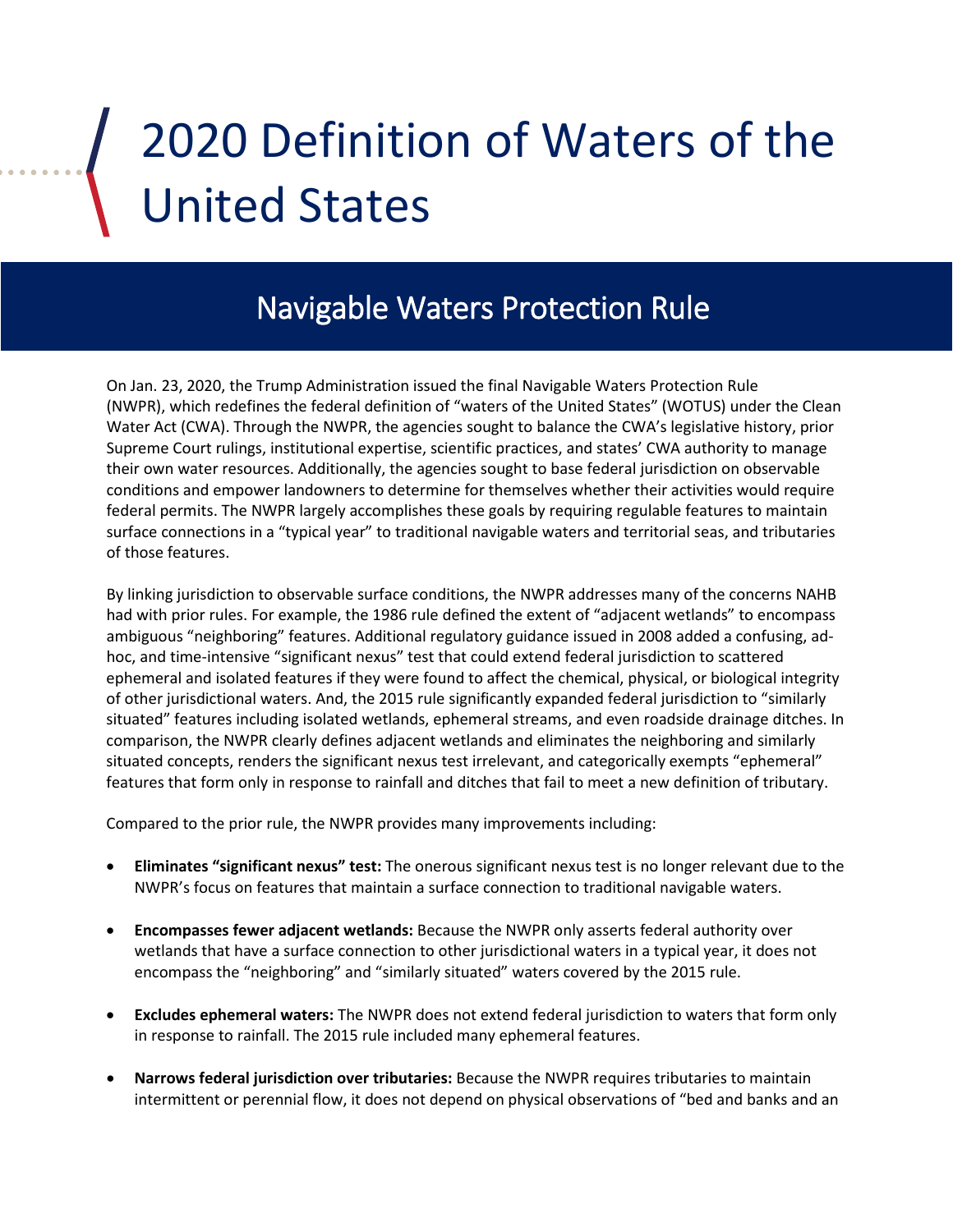ordinary high-water mark" that could form during ephemeral flow and last long after that flow ceased. Such physical features established jurisdiction under the 2015 rule.

• **Excludes more ditches:** The NWPR excludes all ditches unless they satisfy the conditions of a traditional navigable water or tributary. In comparison, the 2015 rule regulated all ditches unless they met narrow exemptions.

In general, compared to prior rules, the NWPR subjects less area to federal oversight, eliminates ambiguous tests and provides landowners with greater certainty, and focuses on conditions that are more easily observable, making it easier to implement in the field.

# **Background**

The CWA grants the Environmental Protection Agency (EPA) and U.S. Army Corps of Engineers (USACE) statutory jurisdiction over the "waters of the United States, including the territorial seas" but does not define that phrase. The definition is of critical importance to builders and developers because conducting certain activities within these designated areas, such as land clearing, grading, and earth moving, can trigger CWA permitting and mitigation requirements. Unfortunately, the WOTUS definition has never been clear. EPA and USACE defined WOTUS through regulation in 1986, but that resulted in several legal challenges including *Rapanos v. United States* in 2006. In an effort to further clarify the extent of federal authority and respond to the court, the agencies issued guidance in 2008 and 2011. The Obama Administration, unhappy with the guidance and concerned with the splintered *Rapanos* decision, issued a new WOTUS definition on June 29, 2015. The 2015 rule fundamentally expanded federal jurisdiction yet was never implemented nationwide due to various legal challenges and court decisions. As of late 2019, both the 1986 and 2015 rules were effective in different states.

Clarification of WOTUS has been a top environmental priority of the Trump Administration. On February 28, 2017, President Trump issued Executive Order 13778, which directed EPA and USACE to review the 2015 rule and rescind or revise it consistent with law and legal precedent. The Trump Administration proposed a new WOTUS rule on December 11, 2018 and rescinded the 2015 rule on September 19, 2019. Upon repeal of the 2015 rule, the 1986 rule and its 2008 and 2011 guidance became effective nationwide. On January 23, 2020, the agencies issued the final NWPR, which will be consistently implemented across the country unless it also becomes subject to legal challenges. The NWPR will take effect 60 days after the date it is published in the *Federal Register*.

# **Final Rule**

The NWPR presents a unifying theory for extending federal jurisdiction to only those waters and wetlands that "maintain a sufficient surface water connection to traditional navigable waters of the territorial seas." It intends to clearly distinguish federal waters, based on commonly-agreed standards for CWA jurisdiction that are supported by statutory text and Supreme Court decisions, from state waters that may be broader than those covered by the federal WOTUS definition.

Broadly, the final rule is organized into three sections: key terms and concepts, waters and features that are 'waters of the United States' (i.e., jurisdictional features), and waters and features that are not 'waters of the United States' (i.e., exemptions).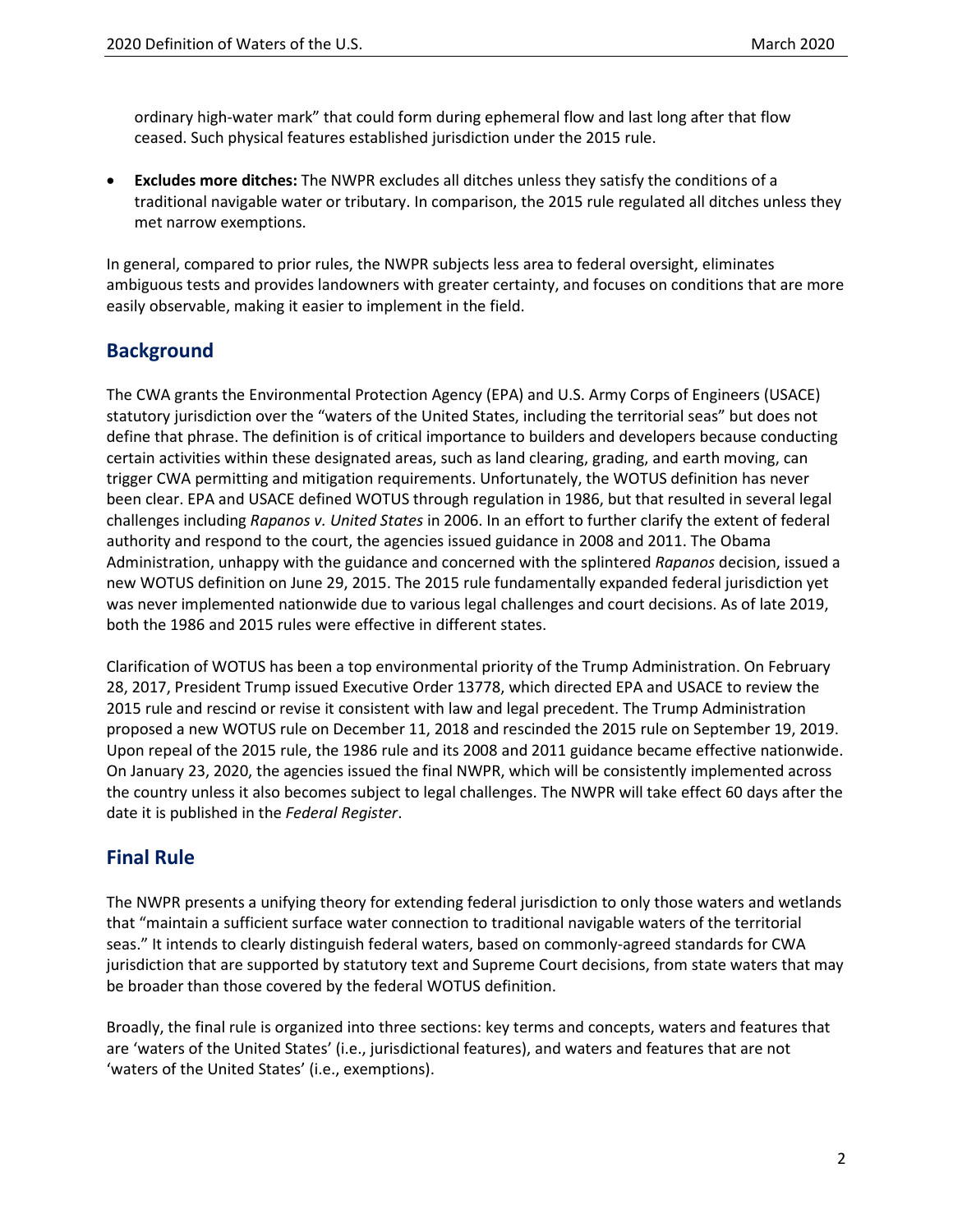#### *Key Terms and Concepts*

- **Typical year:** In general, the NWPR extends federal jurisdiction to tributaries, ponds, lakes, and impoundments that maintain a sufficient surface water connection to traditional navigable waters or territorial seas during a typical year. A "typical year" is based on the average precipitation during a rolling thirty-year period. The term is useful for builders and developers because it requires regulators to consider site conditions that may not be immediately present. For example, if a surface water connection forms between a lake and tributary to a traditional navigable water during rare floods, regulators cannot base jurisdictional status on its presence. Conversely, a particular dry period may not sever jurisdiction.
- **Ephemeral, intermittent, and perennial:** Under the NWPR, features are considered to have sufficient connections to traditional navigable waters during a typical year when intermittent or perennial flow exists between them. The focus on sufficient surface water connections automatically excludes ephemeral features. However, the NWPR does not establish a flow volume or other metric to distinguish between intermittent and ephemeral features. Rather, intermittent tributaries are always jurisdictional when there is evidence of periodic but consistent surface water flow to other jurisdictional features. By comparison, ephemeral features that lack any surface water connections to other jurisdictional features are always exempted.
- **Tributary:** Under the NWPR, the term "tributary" is redefined to mean intermittent or perennial rivers, streams, or similar naturally-occurring surface water channels that contribute surface water to traditional navigable waters or territorial seas in a typical year. Tributaries remain jurisdictional even when debris piles, boulder fields, or culverts exist between them and other jurisdictional waters. However, if structures such as dams or levees entirely and permanently separate a tributary from another jurisdictional feature, the tributary is no longer jurisdictional. By focusing federal jurisdiction on features that maintain surface water connections, and not hydrologic features, the NWPR eliminates the focus of the 2015 definition on "bed and banks and ordinary high-water mark." Such features were often difficult to identify and could form and remain after fleeting rain events in arid regions of the country.
- **Upland:** Though all WOTUS rules have defined the term "wetland," the NWPR defines "upland" for the first time. To be jurisdictional, wetlands must have all three wetland factors (i.e., wetland hydrology, hydrophytic vegetation, and hydric soils). Under the NWPR, however, an "upland" is defined as any area that lacks all three wetland factors under normal conditions. By including a regulatory definition for upland, the NWPR could help to reduce instances of jurisdictional determinations made on the assumed presence of all three required wetlands factors.
- **Adjacent wetlands:** Under the NWPR, the only wetlands that are jurisdictional are those that abut or are inundated by traditional navigable waters or territorial seas (including tributaries, lakes, ponds, or impoundments of those waters) in a typical year. Therefore, jurisdiction is not broken by the presence of a natural berm, bank, or dune, or artificial dike or barrier (e.g., road, bridge, culvert, flood control pumps) as long as those features provide for a sufficient surface water connection in a typical year. Similar to the tributary requirements, manmade barriers such as dams or levees would sever jurisdiction when they physically and permanently separate features. The NWPR provides greater clarity compared to prior rules―most importantly by removing expansive terms included in the 2015 rule, such as "neighboring" that extended jurisdiction to all waters located within a 100-year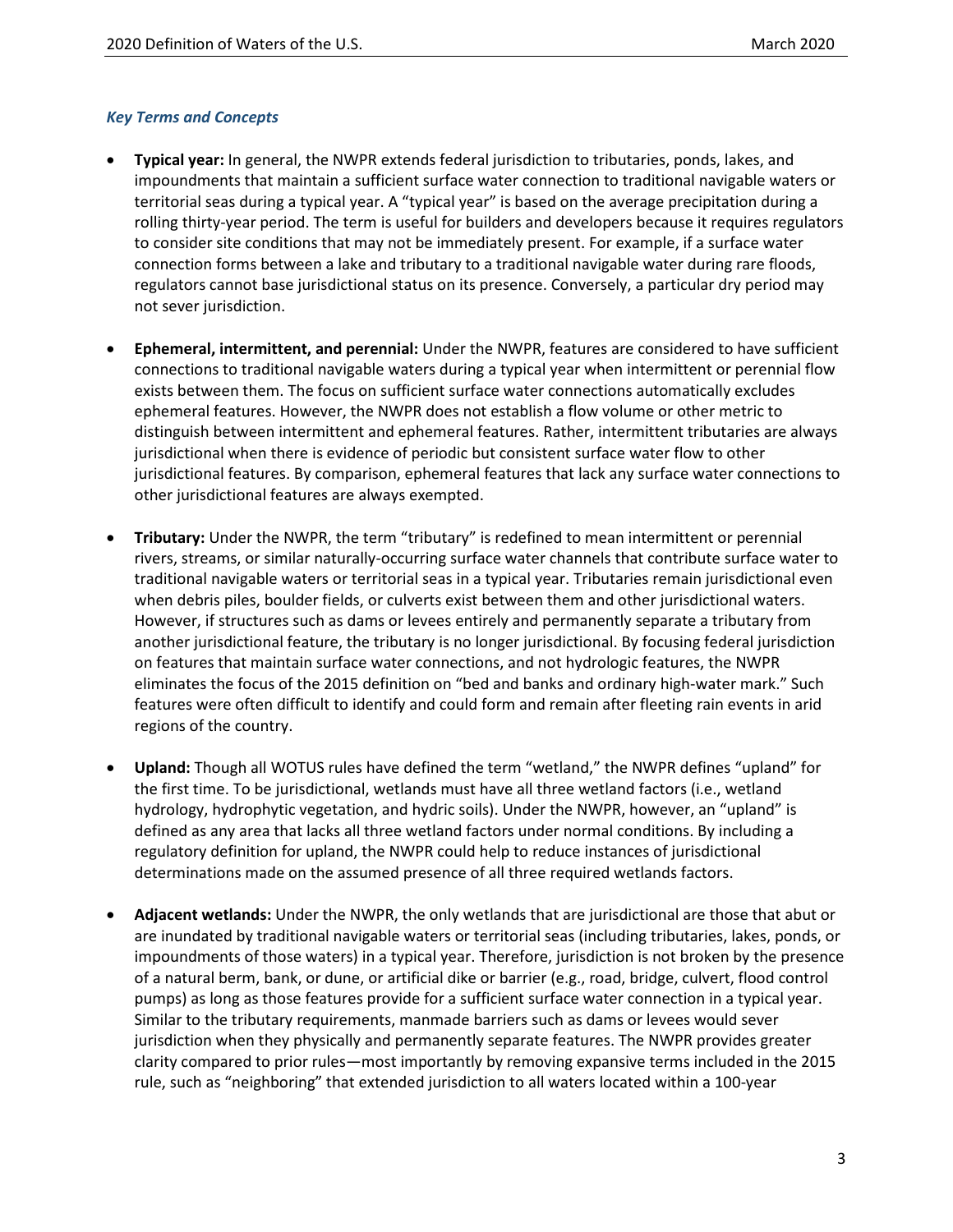floodplain, or "similarly situated" that subjected certain types of waters to federal oversight even if they were separated from other jurisdictional features by a considerable distance (i.e., 4,000 feet).

- **Lakes, ponds, and impoundments of jurisdictional waters:** For the first time, the NWPR includes and defines the phrase "lakes, pounds, and impoundments of jurisdictional waters". Such features must either contribute flow to jurisdictional waters in a typical year or be inundated by flooding from jurisdictional waters in a typical year. The new phrase adapts the concept of "impoundments," which occupied its own category in prior rules.
- **Prior converted cropland:** The NWPR maintains the exemption for "prior converted cropland" and adapts its definition to help address the longstanding area of confusion among EPA, USACE, and U.S. Department of Agriculture (USDA) regulations as to which lands are eligible for various conservation funding awards. The NWPR makes clear that EPA and the Corps will recognize designations made by USDA.

#### *Jurisdictional Features*

- **Category 1:** Territorial seas and traditional navigable waters;
- **Category 2: Tributaries of category 1 waters;**
- **Category 3:** Lakes, ponds, and impoundments of category 1 and 2 waters; and
- **Category 4:** Wetlands adjacent to category 1 3 waters.

#### *Exemptions*

- **1.** Features not identified in categories 1 4;
- **2.** Groundwater;
- **3.** Ephemeral features;
- **4.** Diffuse stormwater runoff;
- **5.** Certain ditches;
- **6.** Prior converted cropland;
- **7.** Artificially-irrigated areas;
- **8.** Artificial lakes and ponds;
- **9.** Water-filled depressions;
- **10.** Stormwater control features;
- **11.** Groundwater recharge, water reuse, and wastewater recycling; and
- **12.** Waste treatment systems.

#### **Areas for Future Clarification**

While the NWPR signifies a vast improvement over prior WOTUS rules, it will still require clarifications and guidance as it is implemented in the field. The EPA and USACE have already made several factsheets available to explain "typical year" and other implementation considerations. They have also provided photos of real WOTUS waters to communicate the type of features that are jurisdictional and exempted under the new rule. Elements that may require further guidance include: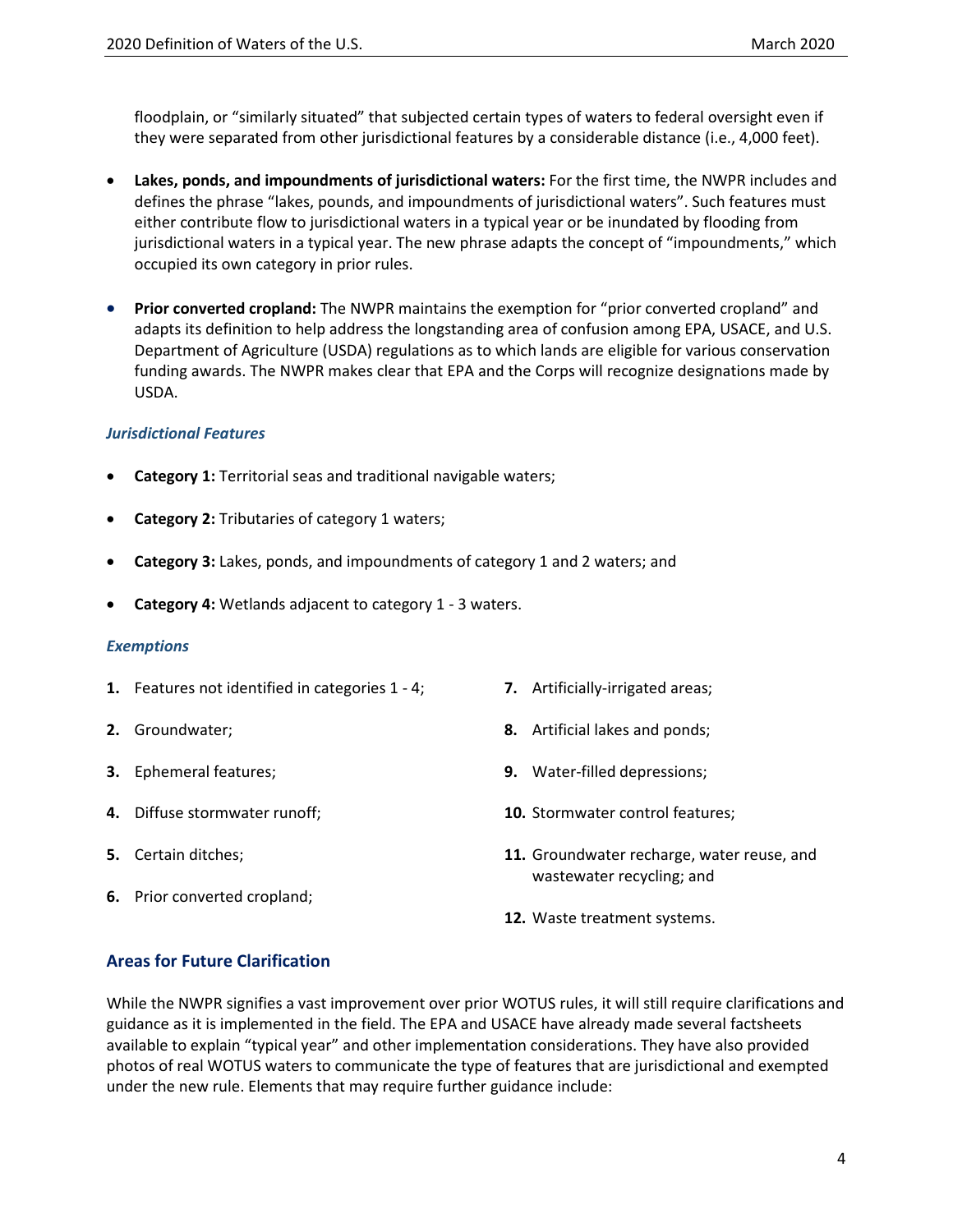- **Identifying natural berms, banks, or dunes:** Under the NWPR, natural berms, banks, and dunes do not sever jurisdiction between adjacent wetlands and traditional navigable waters and territorial seas. However, the NWPR does not explain how to identify these features.
- **Distinguishing ephemeral from intermittent tributaries:** The NWPR defines ephemeral features as waters that form only in response to rainfall and exempts those features. However, in some cases, land owners, consultants, and USACE staff could face challenges with identifying whether tributaries have formed in response to rainfall. For example, melting snow fall (i.e., precipitation) can be difficult to distinguish from melting snow pack. The former would form ephemeral tributaries while the latter would form intermittent or perennial ones.
- **Applying the "upland" definition:** The NWPR distinguishes uplands from wetlands. However, since several Regional Supplements to USACE's Wetland Delineation Manual allow USACE staff to assume the presence of wetland factors even if they are not readily observable, it is unclear how uplands determinations will be made.

The NWPR is scheduled to become effective 60 days after its publication in the *Federal Register*. However, it could be subject to litigation at any time after publication, and court decisions could affect its implementation. Regardless, NAHB will continue to work closely with members and the agencies to implement the NWPR. For information on rule status, please visit [nahb.org/wotus](https://www.nahb.org/Advocacy/Industry-Issues/Environment/Waters-of-the-US) or contact Evan Branosky at (800) 368-5242 x8662 or ebranosky@nahb.org.

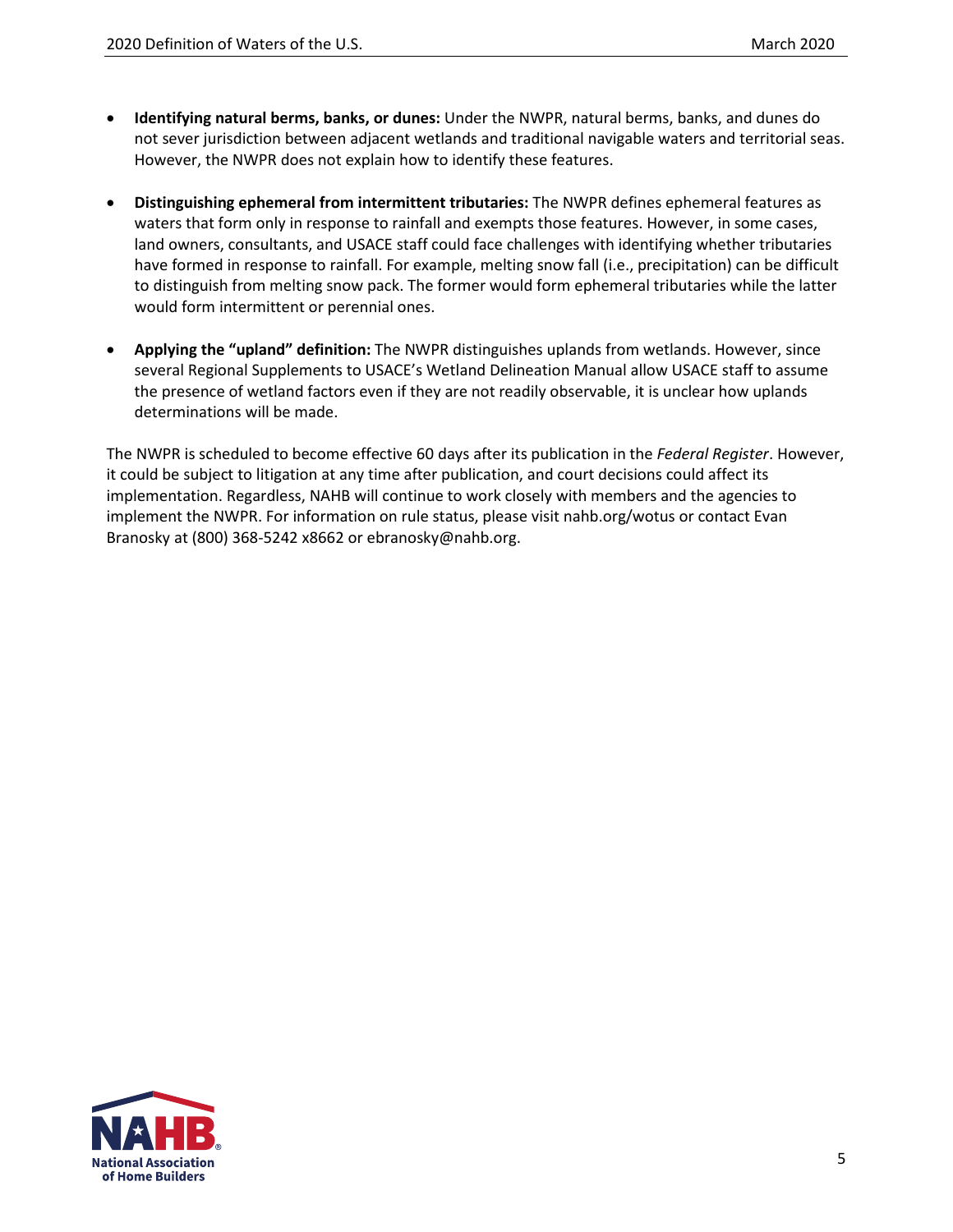## **Comparison of Prior and New WOTUS Rules**

Key:  $\checkmark$  = jurisdictional feature  $\otimes$  = not jurisdictional feature

| <b>JURISDICTIONAL FEATURES</b> |              |              |              |                                                                                                                                        |  |  |
|--------------------------------|--------------|--------------|--------------|----------------------------------------------------------------------------------------------------------------------------------------|--|--|
| <b>Feature</b>                 | 1986         | 2015         | 2020         | <b>2020 Rule Notes</b>                                                                                                                 |  |  |
|                                | Rule         | Rule         | Rule         |                                                                                                                                        |  |  |
| Adjacent waters                | $\otimes$    | ✓            | ⊗            | • Returns "adjacency" focus to wetlands, rather than more expansive "waters" of 2015 rule                                              |  |  |
| Adjacent wetlands              | ✓            | $\otimes$    | $\checkmark$ | • Encompasses wetlands that 1) abut a category 1-3 water or are 2) inundated by flooding from a category 1-3 water in a                |  |  |
|                                |              |              |              | typical year; 3) separated from a category 1-3 water only by a natural berm, bank, dune or similar feature; 4) physically              |  |  |
|                                |              |              |              | separated only by an artificial dike, barrier, or similar structure so long as there is a surface hydrologic connection                |  |  |
|                                |              |              |              | between the wetland and a category 1-3 water in a typical year                                                                         |  |  |
|                                |              |              |              | • Eliminates problematic term "neighboring" that extended jurisdiction to isolated wetlands                                            |  |  |
|                                |              |              |              | . Defines "upland" for the first time to include features with less than three wetland factors (i.e., hydrology, plants, soils)        |  |  |
| Interstate waters and          | $\checkmark$ | $\checkmark$ | ⊗            | . Eliminates "interstate waters and wetlands" category and thus federal oversight of features simply because they cross                |  |  |
| wetlands                       | $\checkmark$ | $\checkmark$ |              | state lines                                                                                                                            |  |  |
| Impoundments                   |              |              | $\checkmark$ | • Incorporates impoundments into new "lakes, ponds, and impoundments" category                                                         |  |  |
| Lakes and ponds                | $\otimes$    | $\otimes$    | ✓            | • Extends federal jurisdiction to lakes, ponds, and impoundments that are inundated by a downstream WOTUS at least                     |  |  |
|                                |              |              |              | once in a typical year                                                                                                                 |  |  |
|                                | $\checkmark$ | ✓            | $\checkmark$ | • Does not sever jurisdiction if inundation is ephemeral, which may require clarification due to ephemeral exemption                   |  |  |
| Traditional navigable waters   | ✓            | ✓            | $\checkmark$ | . Combines traditional navigable waters and territorial seas into a new category but does not affect extent of federal<br>iurisdiction |  |  |
| <b>Territorial seas</b>        |              |              |              | . Full category text retains phrase " may be susceptible to use in interstate or foreign commerce," which is broader                   |  |  |
|                                |              |              |              | than NAHB's recommended focus on " transport interstate or foreign commerce"                                                           |  |  |
| <b>Tributaries</b>             | ✓            | $\checkmark$ | ✓            | • Defines "tributary" to mean surface water flowing perennially or intermittently during a typical year, thereby                       |  |  |
|                                |              |              |              | eliminating ephemeral features                                                                                                         |  |  |
|                                |              |              |              | . Eliminates "bed, bank, and ordinary high-water mark" from the tributary definition, which should simply application in               |  |  |
|                                |              |              |              | the field                                                                                                                              |  |  |
|                                |              |              |              | • Focus on "typical year" excludes conditions during extreme wet or dry years                                                          |  |  |
|                                |              |              |              | • Encompasses ditches, which must 1) relocate a tributary; 2) be constructed in a tributary; or 3) be constructed in a                 |  |  |
|                                |              |              |              | wetland and satisfy the flow conditions of the tributary definition                                                                    |  |  |
|                                |              |              |              | • Places burden of proof on agencies to determine a ditch's historic status                                                            |  |  |
| Waters located within 100-     | $\otimes$    | ✓            | ⊗            | . Due to the NWPR's focus on surface connections, the "significant nexus" test is no longer relevant                                   |  |  |
| year floodplain and all        |              |              |              |                                                                                                                                        |  |  |
| waters within 4,000 ft with a  |              |              |              |                                                                                                                                        |  |  |
| significant nexus              |              |              |              |                                                                                                                                        |  |  |
| Waters with significant        | $\otimes$    | ✓            | ⊗            | . Due to the NWPR's focus on surface connections, the "significant nexus" test is no longer relevant                                   |  |  |
| nexus including those          |              |              |              |                                                                                                                                        |  |  |
| similarly situated             |              |              |              |                                                                                                                                        |  |  |